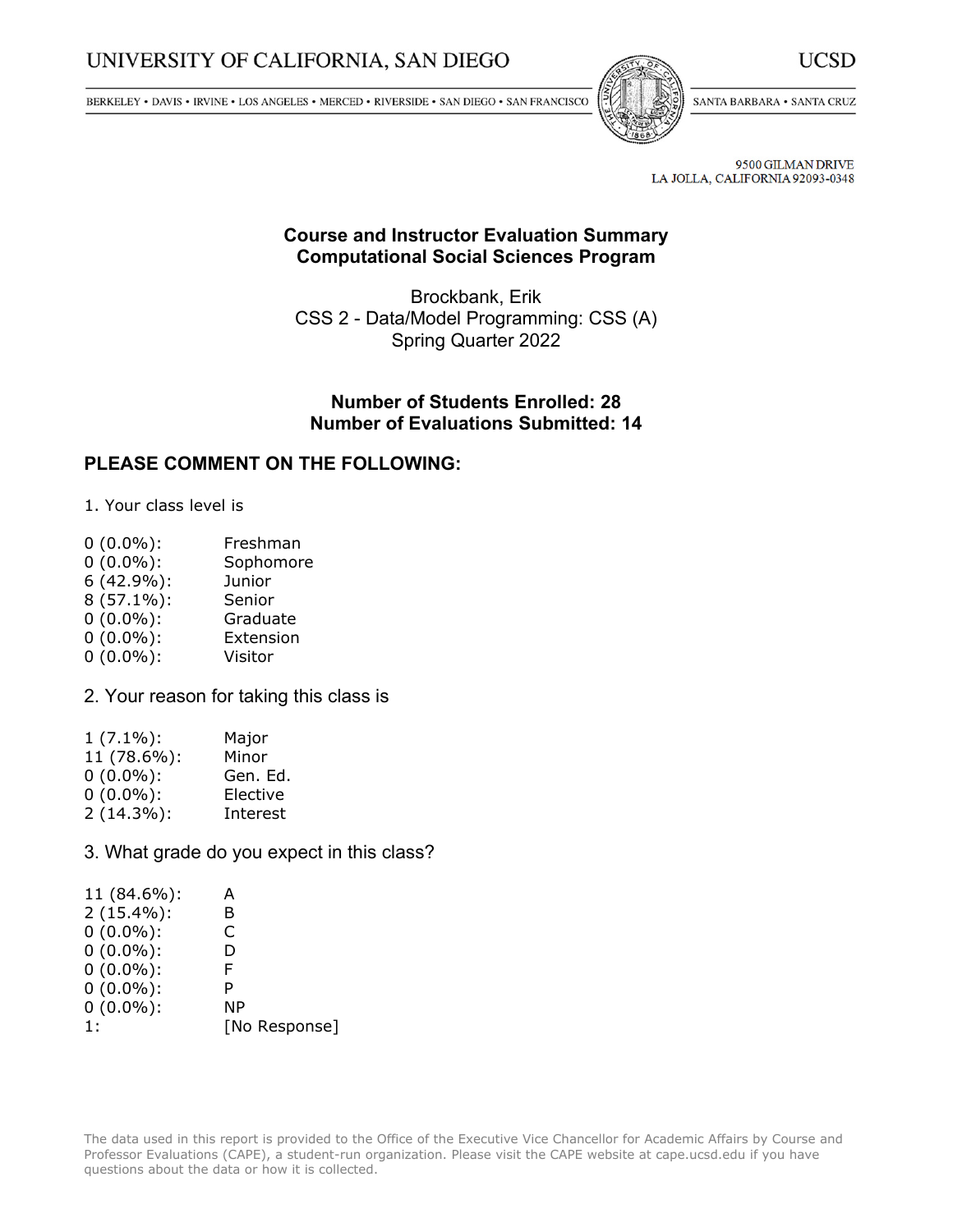# **GENERAL QUESTIONS**

4. I learned <sup>a</sup> great deal from this course.

| $0(0.0\%)$ :  | <b>Strongly Disagree</b>   |
|---------------|----------------------------|
| $0(0.0\%)$ :  | <b>Disagree</b>            |
| $1(7.1\%)$ :  | Neither Agree nor Disagree |
| $3(21.4\%)$ : | Agree                      |
| 10 (71.4%):   | <b>Strongly Agree</b>      |
| $0(0.0\%)$ :  | Not Applicable             |
|               |                            |

5. How many hours <sup>a</sup> week do you spend studying outside of class on average?

| $0(0.0\%)$ :  | 0-1        |
|---------------|------------|
| $0(0.0\%)$ :  | $2 - 3$    |
| $4(28.6\%)$ : | 4-5        |
| $5(35.7\%)$ : | 6-7        |
| $2(14.3\%)$ : | 8-9        |
| $2(14.3\%)$ : | $10 - 11$  |
| $0(0.0\%)$ :  | $12 - 13$  |
| $0(0.0\%)$ :  | 14-15      |
| $0(0.0\%)$ :  | 16-17      |
| $1(7.1\%)$ :  | $18 - 19$  |
| $0(0.0\%)$ :  | 20 or more |
|               |            |

6. How often do you attend this course?

| $0(0.0\%)$ :  | Very Rarely      |
|---------------|------------------|
| $9(64.3\%)$ : | Some of the Time |
| $5(35.7\%)$ : | Most of the Time |

### **COURSE MATERIAL CSS 2**

7. The course material is intellectually stimulating.

| $0(0.0\%)$ :  | <b>Strongly Disagree</b>   |
|---------------|----------------------------|
| $0(0.0\%)$ :  | <b>Disagree</b>            |
| $0(0.0\%)$ :  | Neither Agree nor Disagree |
| $5(41.7\%)$ : | Agree                      |
| $7(58.3\%)$ : | <b>Strongly Agree</b>      |
| $0(0.0\%)$ :  | Not Applicable             |
| 2:            | [No Response]              |
|               |                            |

8. Assignments promote learning.

| $0(0.0\%)$ :  | <b>Strongly Disagree</b>   |
|---------------|----------------------------|
| $0(0.0\%)$ :  | <b>Disagree</b>            |
| $1(7.7\%)$ :  | Neither Agree nor Disagree |
| $2(15.4\%)$ : | Agree                      |
| 10 (76.9%):   | <b>Strongly Agree</b>      |
| $0(0.0\%)$ :  | Not Applicable             |
| 1:            | [No Response]              |
|               |                            |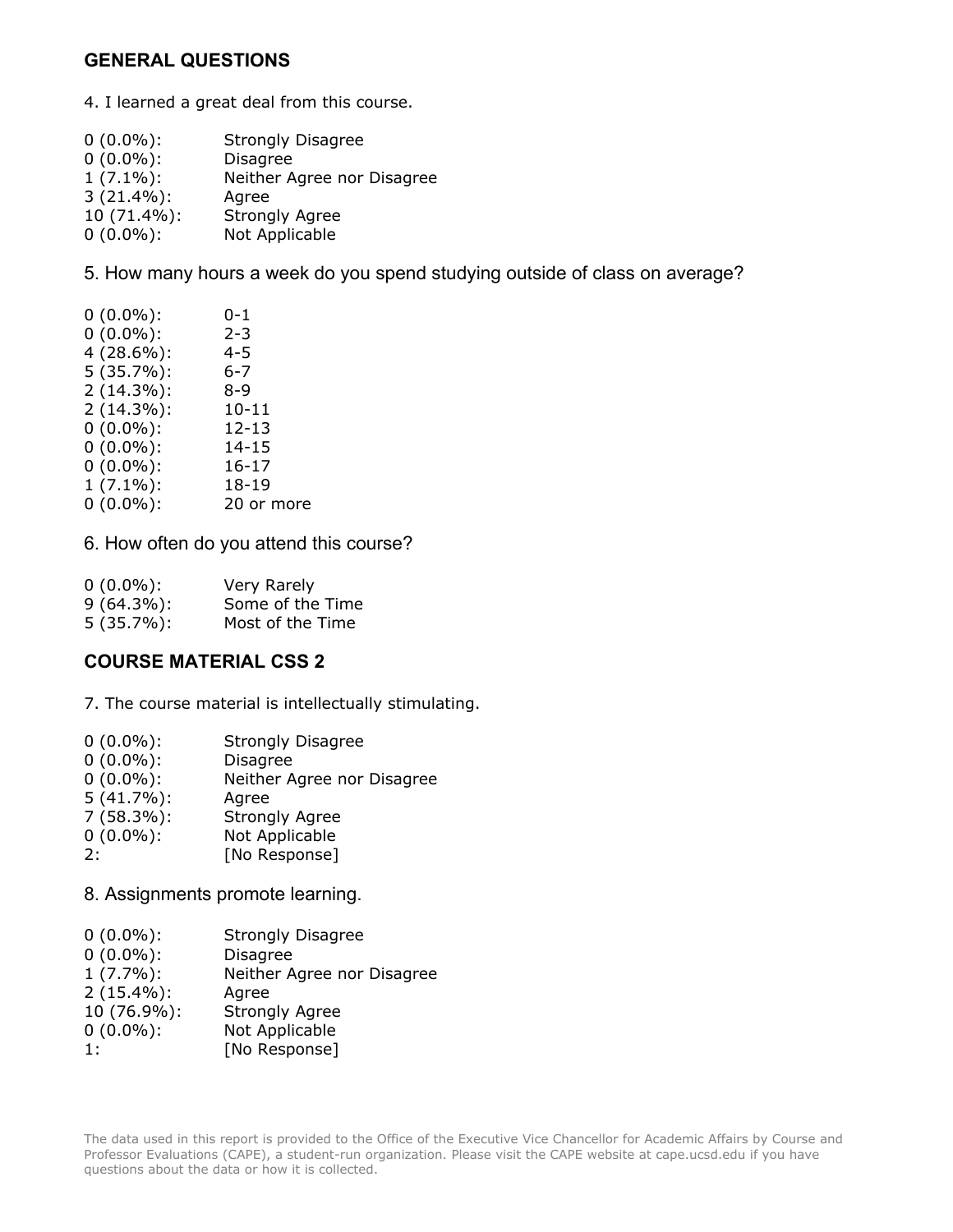#### 9. Required reading is useful.

| $0(0.0\%)$ :  | <b>Strongly Disagree</b>   |
|---------------|----------------------------|
| $0(0.0\%)$ :  | <b>Disagree</b>            |
| $0(0.0\%)$ :  | Neither Agree nor Disagree |
| $1(7.7\%)$ :  | Agree                      |
| $5(38.5\%)$ : | <b>Strongly Agree</b>      |
| $7(53.8\%)$ : | Not Applicable             |
| 1:            | [No Response]              |
|               |                            |

10. This course is difficult relative to others.

| $0(0.0\%)$ :  | <b>Strongly Disagree</b>   |
|---------------|----------------------------|
| $0(0.0\%)$ :  | <b>Disagree</b>            |
| $6(46.2\%)$ : | Neither Agree nor Disagree |
| $5(38.5\%)$ : | Agree                      |
| $2(15.4\%)$ : | <b>Strongly Agree</b>      |
| $0(0.0\%)$ :  | Not Applicable             |
| 1:            | [No Response]              |

11. Exams are representative of the course material.

| $0(0.0\%)$ :  | <b>Strongly Disagree</b>   |
|---------------|----------------------------|
| $0(0.0\%)$ :  | <b>Disagree</b>            |
| $0(0.0\%)$ :  | Neither Agree nor Disagree |
| $1(7.7\%)$ :  | Agree                      |
| $3(23.1\%)$ : | <b>Strongly Agree</b>      |
| $9(69.2\%)$ : | Not Applicable             |
| 1:            | [No Response]              |

12. Do you recommend this course overall?

| 13 (100.0%): | Yes           |
|--------------|---------------|
| $0(0.0\%)$ : | Nο            |
| 1:           | [No Response] |

13. Course CSS 2:

- Cool course, felt <sup>a</sup> lot like COGS 108 to me, but <sup>a</sup> little less intense and fast paced, and I felt like the material was covered very well.
- It is <sup>a</sup> great next step from CSS 2. You will learn <sup>a</sup> lot about coding as well as research methods.
- It taught <sup>a</sup> lot of different analysis techniques and I definitely feel like I came away with <sup>a</sup> lot more knowledge than I usually do after <sup>a</sup> class especially <sup>a</sup> lower division one.

#### 14. Exams/Quizzes/Papers:

- The problem sets were very difficult and took me about 8 hours each.
- Datasets used for the labs and problem sets are very interesting.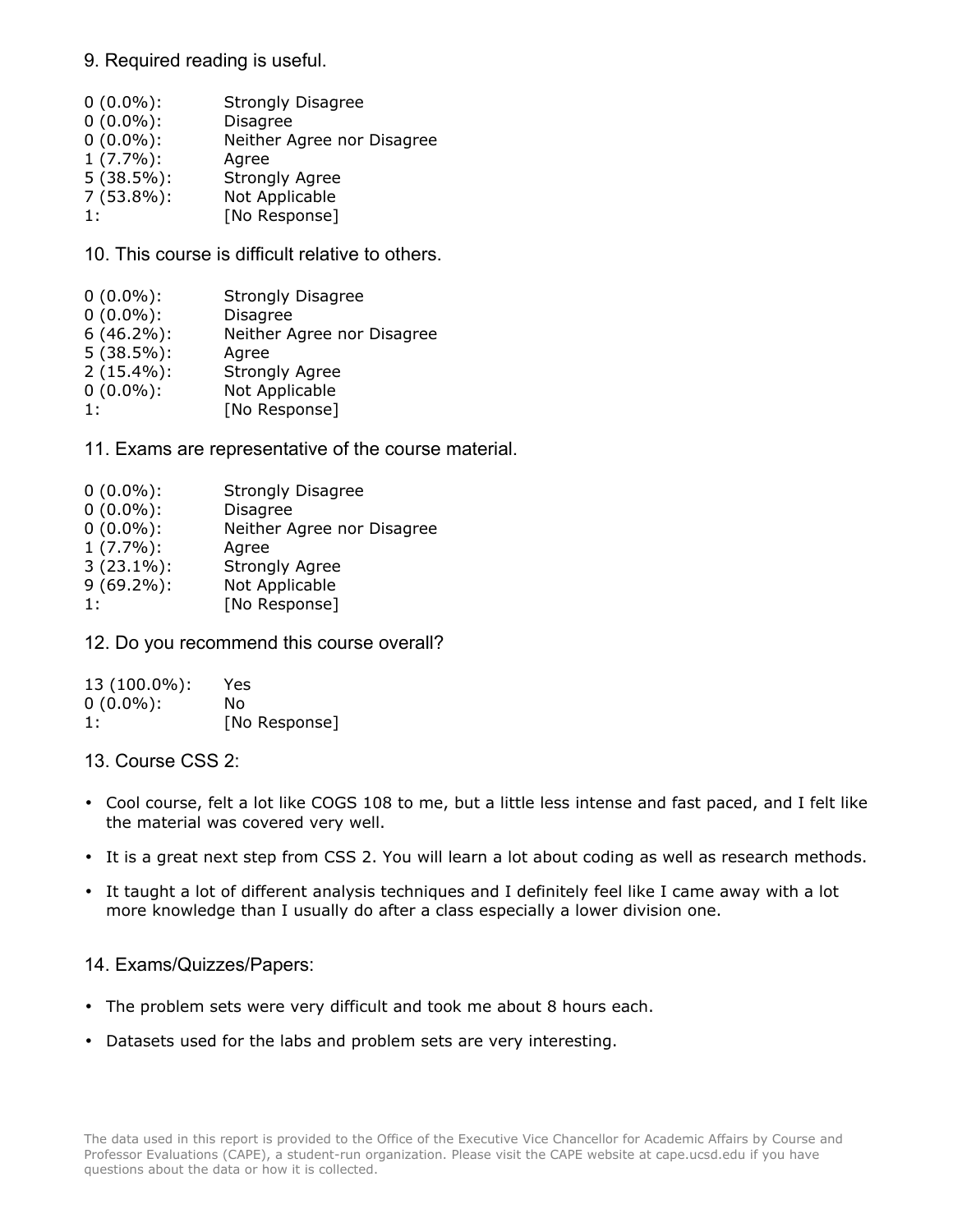15. Reading [title(s) and comments]:

[No Responses]

# **INSTRUCTOR Erik Brockbank**

16. Instructor displays <sup>a</sup> proficient command of the material.

| $0(0.0\%)$ :  | <b>Strongly Disagree</b>   |
|---------------|----------------------------|
| $0(0.0\%)$ :  | <b>Disagree</b>            |
| $0(0.0\%)$ :  | Neither Agree nor Disagree |
| $3(23.1\%)$ : | Agree                      |
| 10 (76.9%):   | <b>Strongly Agree</b>      |
| $0(0.0\%)$ :  | Not Applicable             |
| 1:            | [No Response]              |

17. Instructor is well prepared for classes.

| $0(0.0\%)$ :  | <b>Strongly Disagree</b>   |
|---------------|----------------------------|
| $0(0.0\%)$ :  | <b>Disagree</b>            |
| $1(7.7\%)$ :  | Neither Agree nor Disagree |
| $2(15.4\%)$ : | Agree                      |
| 10 (76.9%):   | <b>Strongly Agree</b>      |
| $0(0.0\%)$ :  | Not Applicable             |
| 1:            | [No Response]              |
|               |                            |

18. Instructor's speech is clear and audible.

| $0(0.0\%)$ :  | <b>Strongly Disagree</b>   |
|---------------|----------------------------|
| $0(0.0\%)$ :  | <b>Disagree</b>            |
| $0(0.0\%)$ :  | Neither Agree nor Disagree |
| $2(15.4\%)$ : | Agree                      |
| 11 (84.6%):   | <b>Strongly Agree</b>      |
| $0(0.0\%)$ :  | Not Applicable             |
| 1:            | [No Response]              |

19. Instructor explains the course material well.

| $0(0.0\%)$ : | <b>Strongly Disagree</b>   |
|--------------|----------------------------|
| $1(7.7\%)$ : | <b>Disagree</b>            |
| $0(0.0\%)$ : | Neither Agree nor Disagree |
| $1(7.7\%)$ : | Agree                      |
| 11 (84.6%):  | <b>Strongly Agree</b>      |
| $0(0.0\%)$ : | Not Applicable             |
| 1:           | [No Response]              |

20. Lectures hold your attention.

| $0(0.0\%)$ :  | <b>Strongly Disagree</b>   |
|---------------|----------------------------|
| $1(7.7\%)$ :  | <b>Disagree</b>            |
| $0(0.0\%)$ :  | Neither Agree nor Disagree |
| $5(38.5\%)$ : | Agree                      |
| $7(53.8\%)$ : | <b>Strongly Agree</b>      |
| $0(0.0\%)$ :  | Not Applicable             |
| 1:            | [No Response]              |
|               |                            |

The data used in this report is provided to the Office of the Executive Vice Chancellor for Academic Affairs by Course and Professor Evaluations (CAPE), <sup>a</sup> student-run organization. Please visit the CAPE website at cape.ucsd.edu if you have questions about the data or how it is collected.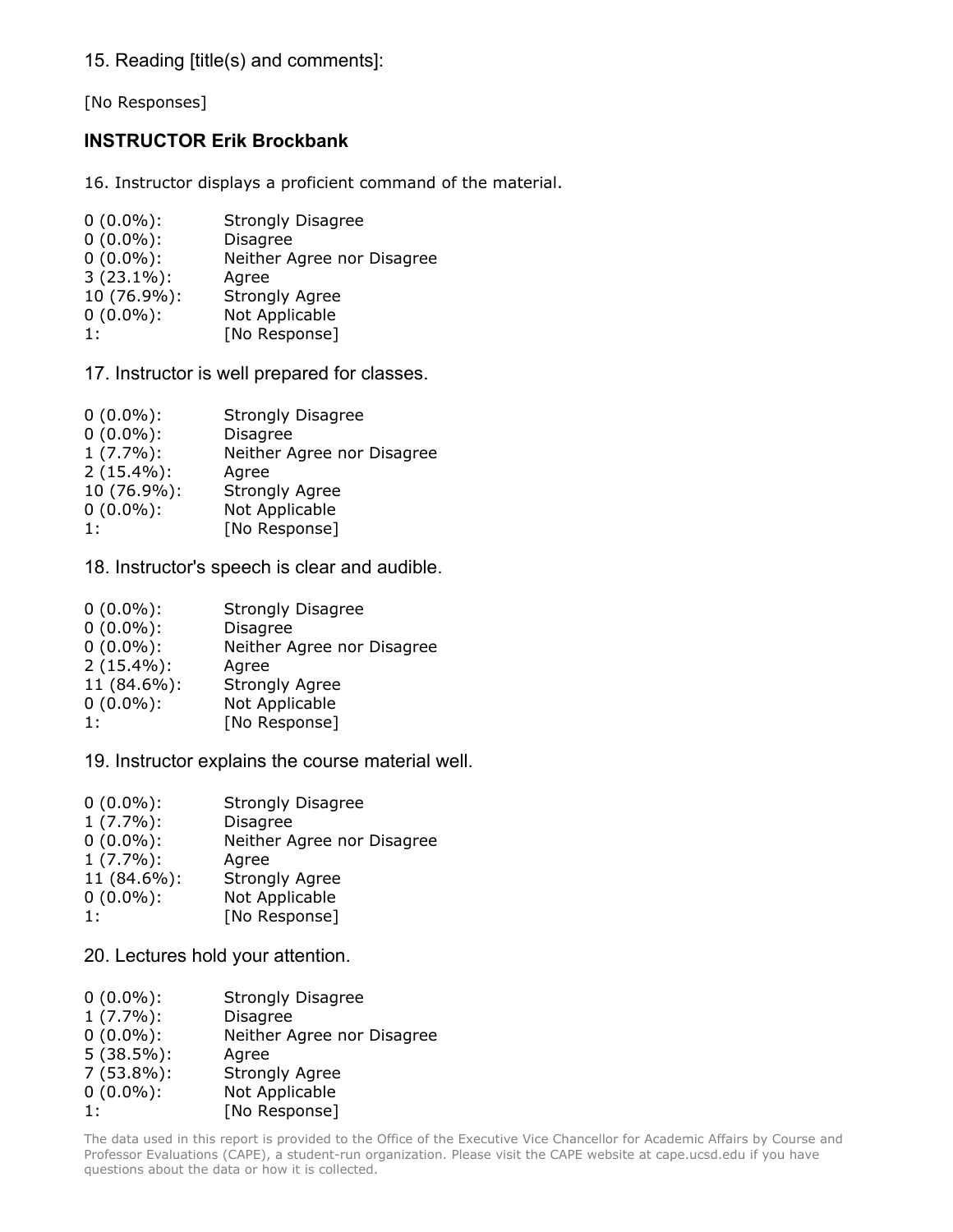#### 21. Instructor's lecture style facilitates note-taking.

- 0 (0.0%): Strongly Disagree
- 1 (7.7%): Disagree
- 1 (7.7%): Neither Agree nor Disagree
- 3 (23.1%): Agree
- Strongly Agree
- 2 (15.4%): Not Applicable
- 1: [No Response]

22. Instructor shows concern for students' learning.

| $0(0.0\%)$ :  | <b>Strongly Disagree</b>   |
|---------------|----------------------------|
| $0(0.0\%)$ :  | Disagree                   |
| $0(0.0\%)$ :  | Neither Agree nor Disagree |
| $3(23.1\%)$ : | Agree                      |
| 10 (76.9%):   | <b>Strongly Agree</b>      |
| $0(0.0\%)$ :  | Not Applicable             |
| 1:            | [No Response]              |
|               |                            |

23. Instructor promotes appropriate questions/discussion.

| $0(0.0\%)$ :  | Strongly Disagree          |
|---------------|----------------------------|
| $1(7.7\%)$ :  | <b>Disagree</b>            |
| $1(7.7\%)$ :  | Neither Agree nor Disagree |
| $2(15.4\%)$ : | Agree                      |
| $9(69.2\%)$ : | <b>Strongly Agree</b>      |
| $0(0.0\%)$ :  | Not Applicable             |
| 1:            | [No Response]              |
|               |                            |

24. Instructor is accessible outside of class.

| $0(0.0\%)$ :<br>$0(0.0\%)$ :<br>$0(0.0\%)$ :<br>$4(30.8\%)$ :<br>$8(61.5\%)$ :<br>$1(7.7\%)$ : | <b>Strongly Disagree</b><br><b>Disagree</b><br>Neither Agree nor Disagree<br>Agree<br><b>Strongly Agree</b><br>Not Applicable |
|------------------------------------------------------------------------------------------------|-------------------------------------------------------------------------------------------------------------------------------|
|                                                                                                |                                                                                                                               |
| 1:                                                                                             | [No Response]                                                                                                                 |

25. Instructor starts and finishes class on time.

| $0(0.0\%)$ : | <b>Strongly Disagree</b> |
|--------------|--------------------------|
|--------------|--------------------------|

- 1 (7.7%): Disagree
- 0 (0.0%): Neither Agree nor Disagree
- 4 (30.8%): Agree
- 8 (61.5%): Strongly Agree
- 0 (0.0%): Not Applicable
- 1: [No Response]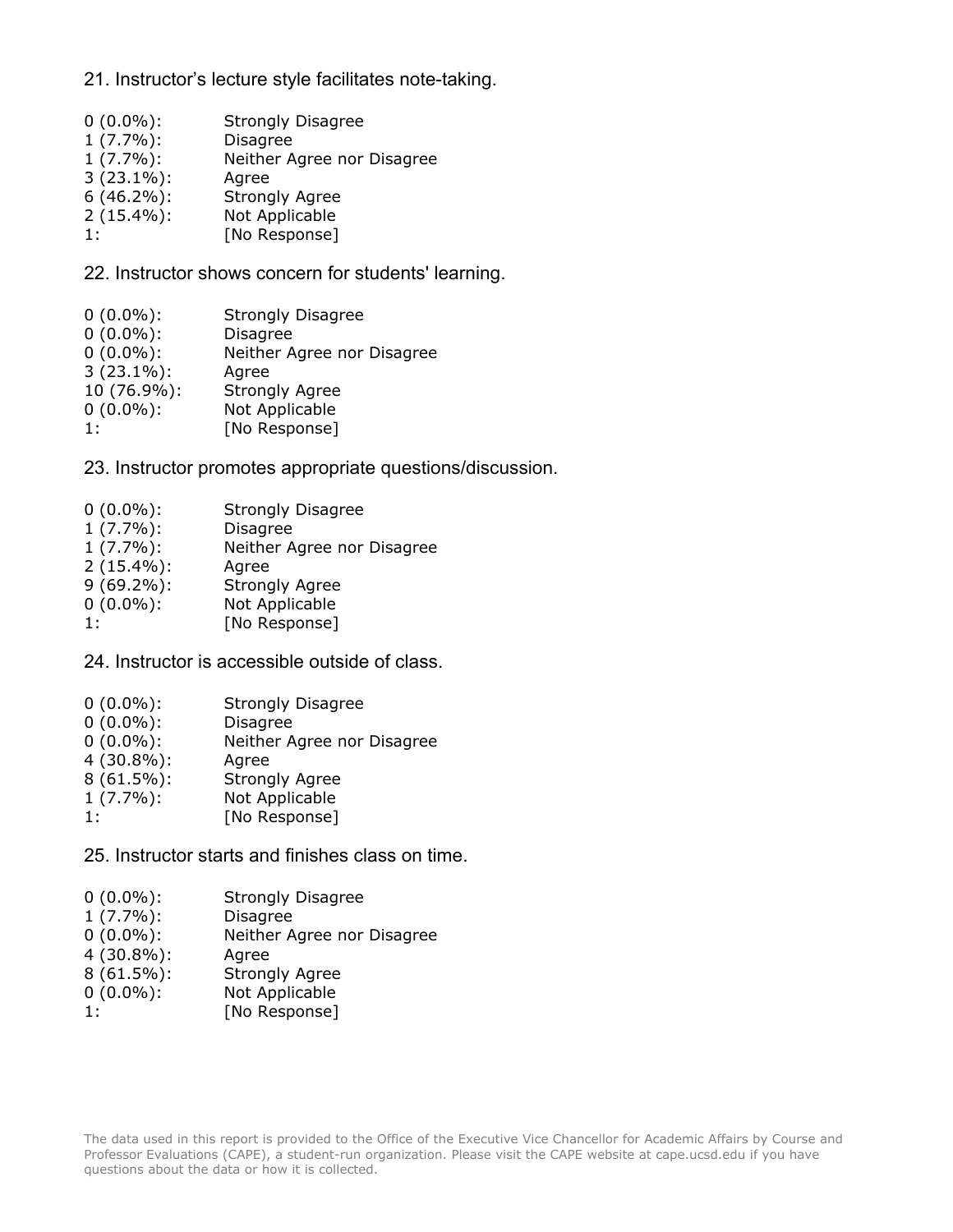26. Instructor is effective in promoting academic integrity.

| $0(0.0\%)$ :<br><b>Disagree</b><br>$2(15.4\%)$ :<br>$3(23.1\%)$ :<br>Agree<br>$7(53.8\%)$ :<br><b>Strongly Agree</b><br>$1(7.7\%)$ :<br>Not Applicable<br>[No Response]<br>1: | $0(0.0\%)$ : | <b>Strongly Disagree</b>   |
|-------------------------------------------------------------------------------------------------------------------------------------------------------------------------------|--------------|----------------------------|
|                                                                                                                                                                               |              |                            |
|                                                                                                                                                                               |              | Neither Agree nor Disagree |
|                                                                                                                                                                               |              |                            |
|                                                                                                                                                                               |              |                            |
|                                                                                                                                                                               |              |                            |
|                                                                                                                                                                               |              |                            |

27. The instructor practiced effective teaching strategies that acknowledged and valued differences among students, including differences of race and gender identity.

 (0.0%): Strongly Disagree (0.0%): Disagree (7.7%): Neither Agree nor Disagree (15.4%): Agree (61.5%): Strongly Agree (15.4%): Not Applicable 1: [No Response]

28. Instructor Erik Brockbank:

- Very funny and explains things very well. Was very willing to stay after class to help me when I had questions.
- He was very understanding and tried to help students as much as possible. Feedback was always constructive and helpful and it was clear he took time thinking through it.
- Erik is probably one of the best graduate student instructors I've had at UCSD. You can tell from his lecture code that he has made an enormous amount of effort to make sure that we understand the fundamental concepts, instead of just telling us to use some built-in functions in certain Python libraries. He demonstrated that one can teach machine learning to <sup>a</sup> group of students with different levels of programming experience without making labs or problem sets unnecessarily hard. He's also very accessible, accommodating, and open to all kinds of ideas for final projects.
- Great professor and person overall, would definitely take one of his classes again. 10/10
- Professor Brockbank was <sup>a</sup> great professor! He covered pretty dense statistical and boring material pretty well, and more than that he shows <sup>a</sup> lot of care for his students and he is very understanding.

29. Do you recommend this professor overall?

| 13 (100.0%): | Yes           |
|--------------|---------------|
| $0(0.0\%)$ : | Nο            |
| 1:           | [No Response] |